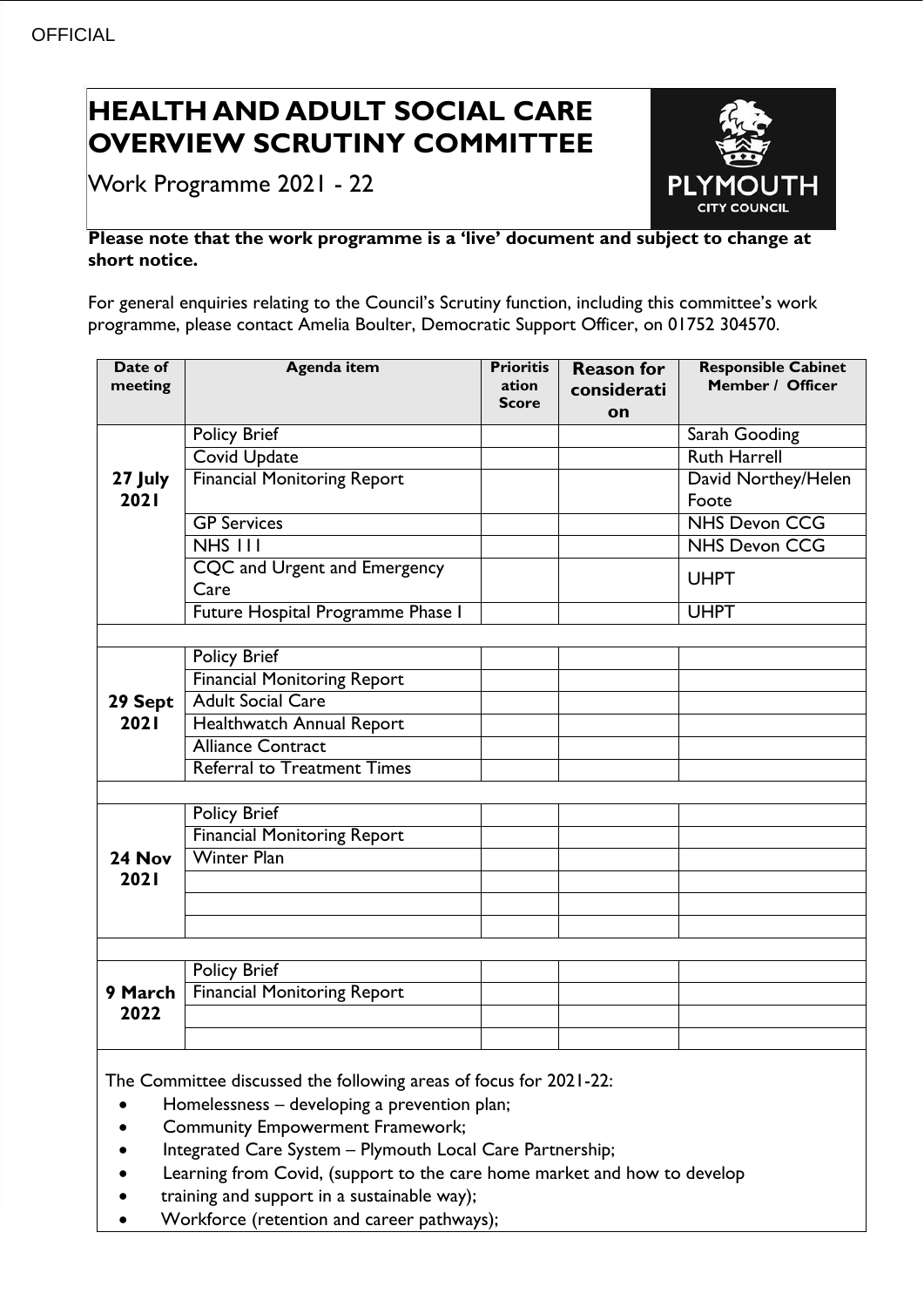- ED and improvement work the hospital is undertaking on-going proactive
- Work increase access to crisis support and minimise attendance at ED.
- Mental Health/CAMHS;
- Dental Health;

 $\bullet$ 

### **Briefing Papers to be circulated to the Committee -**

## **Select Committee**

Mental Health

#### **Future Items**

Implementation of health and wellbeing hubs to be discussed in the next municipal year.

Health and Social Care Workforce

**Healthwatch** 

Adult Safeguarding Board – check when last came to the board

Thrive Programme Update